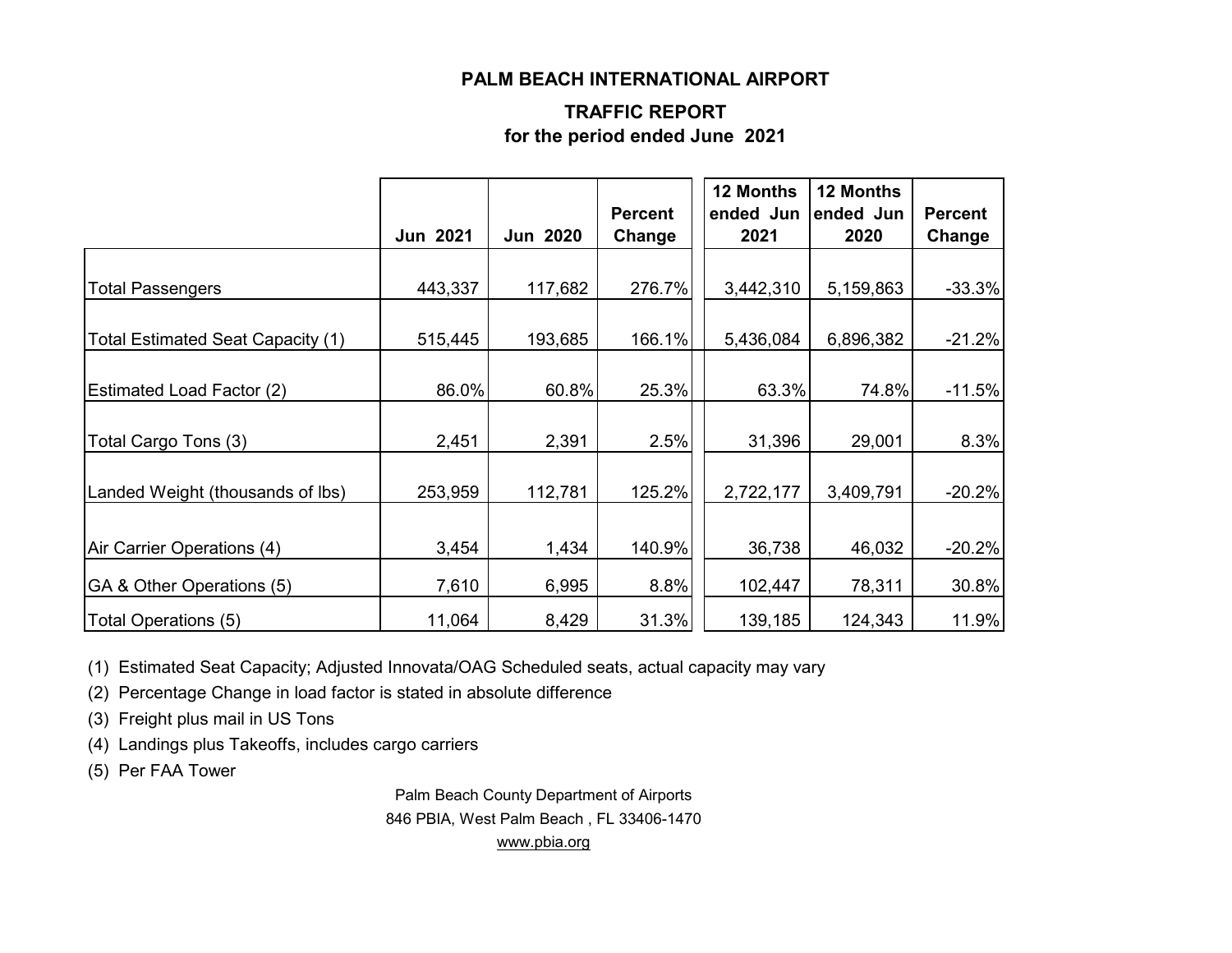## **PALM BEACH INTERNATIONAL AIRPORT**

### **ENPLANEMENT TRAFFIC REPORT for the period ended June 2021**

## **Airline Percentage of Market**

|                                  | <b>Jun 2021</b> |          | <b>12 Months ended</b><br><b>Jun 2021</b> |               |
|----------------------------------|-----------------|----------|-------------------------------------------|---------------|
|                                  | Enplaned        | Market   | Enplaned                                  | <b>Market</b> |
|                                  | Passengers      | Share    | Passengers                                | Share         |
| <b>Total Enplaned Passengers</b> | 227,457         | 100.00%  | 1,729,338                                 | 100.00%       |
| Delta Air Lines                  | 55,957          | 24.60%   | 369,749                                   | 21.38%        |
| <b>American Airlines</b>         | 53,520          | 23.53%   | 458,981                                   | 26.54%        |
| JetBlue Airways                  | 50,837          | 22.35%   | 396,779                                   | 22.94%        |
| United                           | 36,572          | 16.08%   | 228,662                                   | 13.22%        |
| <b>Southwest Airlines</b>        | 17,268          | 7.59%    | 158,400                                   | 9.16%         |
| <b>Frontier Airlines</b>         | 5,024           | 2.21%    | 43,443                                    | 2.51%         |
| Allegiant Air, LLC               | 4,613           | 2.03%    | 37,747                                    | 2.18%         |
| <b>Spirit Airlines</b>           | 2,857           | 1.26%    | 31,514                                    | 1.82%         |
| <b>Bahamasair</b>                | 528             | 0.23%    | 2,270                                     | 0.13%         |
| Sun Country, Inc. a Minnesota    | 158             | $0.07\%$ | 1,163                                     | 0.07%         |
| <b>Swift Air</b>                 | 123             | 0.05%    | 420                                       | 0.02%         |
| Air Canada                       |                 | 0.00%    | 210                                       | 0.01%         |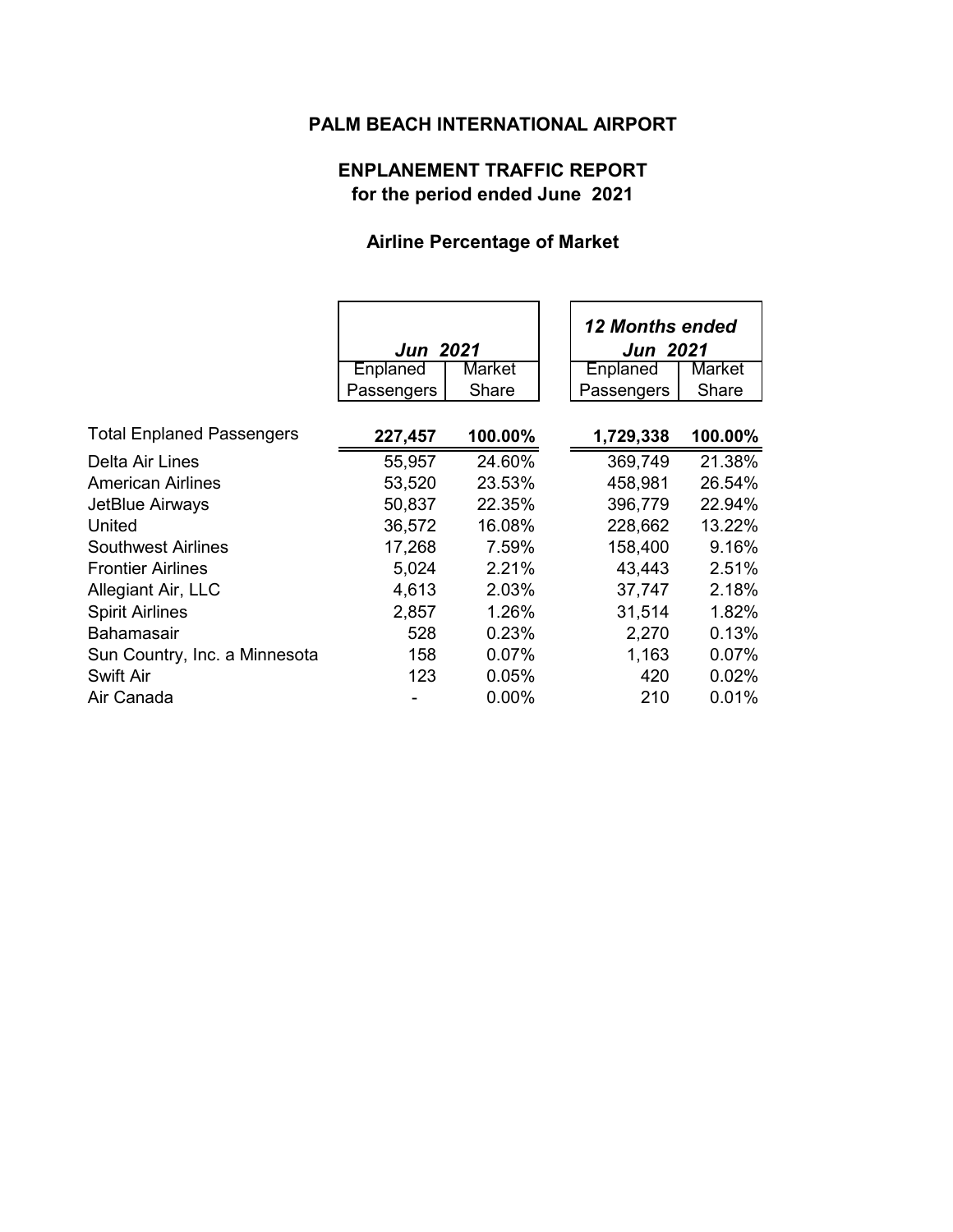## **PALM BEACH INTERNATIONAL AIRPORT**

### **TRAFFIC REPORT for the period ended June 2021**

# **Change in Enplanements by Airline**

|                                  | <b>Jun 2021</b><br>Enplaned | Jun 2020<br>Enplaned | <b>Change in Month to</b><br><b>Month enplanements</b><br>Percentage |        |
|----------------------------------|-----------------------------|----------------------|----------------------------------------------------------------------|--------|
|                                  | Passengers                  | Passengers           | Change                                                               | Change |
|                                  |                             |                      |                                                                      |        |
| <b>Total Enplaned Passengers</b> | 227,457                     | 61,901               | 165,556                                                              | 267.5% |
| Delta Air Lines                  | 55,957                      | 9,387                | 46,570                                                               | 496.1% |
| <b>American Airlines</b>         | 53,520                      | 22,361               | 31,159                                                               | 139.3% |
| JetBlue Airways                  | 50,837                      | 11,234               | 39,603                                                               | 352.5% |
| United                           | 36,572                      | 3,720                | 32,852                                                               | 883.1% |
| <b>Southwest Airlines</b>        | 17,268                      | 8,972                | 8,296                                                                | 92.5%  |
| <b>Frontier Airlines</b>         | 5,024                       | 1,851                | 3,173                                                                | 171.4% |
| Allegiant Air, LLC               | 4,613                       | 4,376                | 237                                                                  | 5.4%   |
| <b>Spirit Airlines</b>           | 2,857                       |                      | 2,857                                                                | n/a    |
| <b>Bahamasair</b>                | 528                         |                      | 528                                                                  | n/a    |
| Sun Country, Inc. a Minnesota    | 158                         |                      | 158                                                                  | n/a    |
| Swift Air                        | 123                         |                      | 123                                                                  | n/a    |